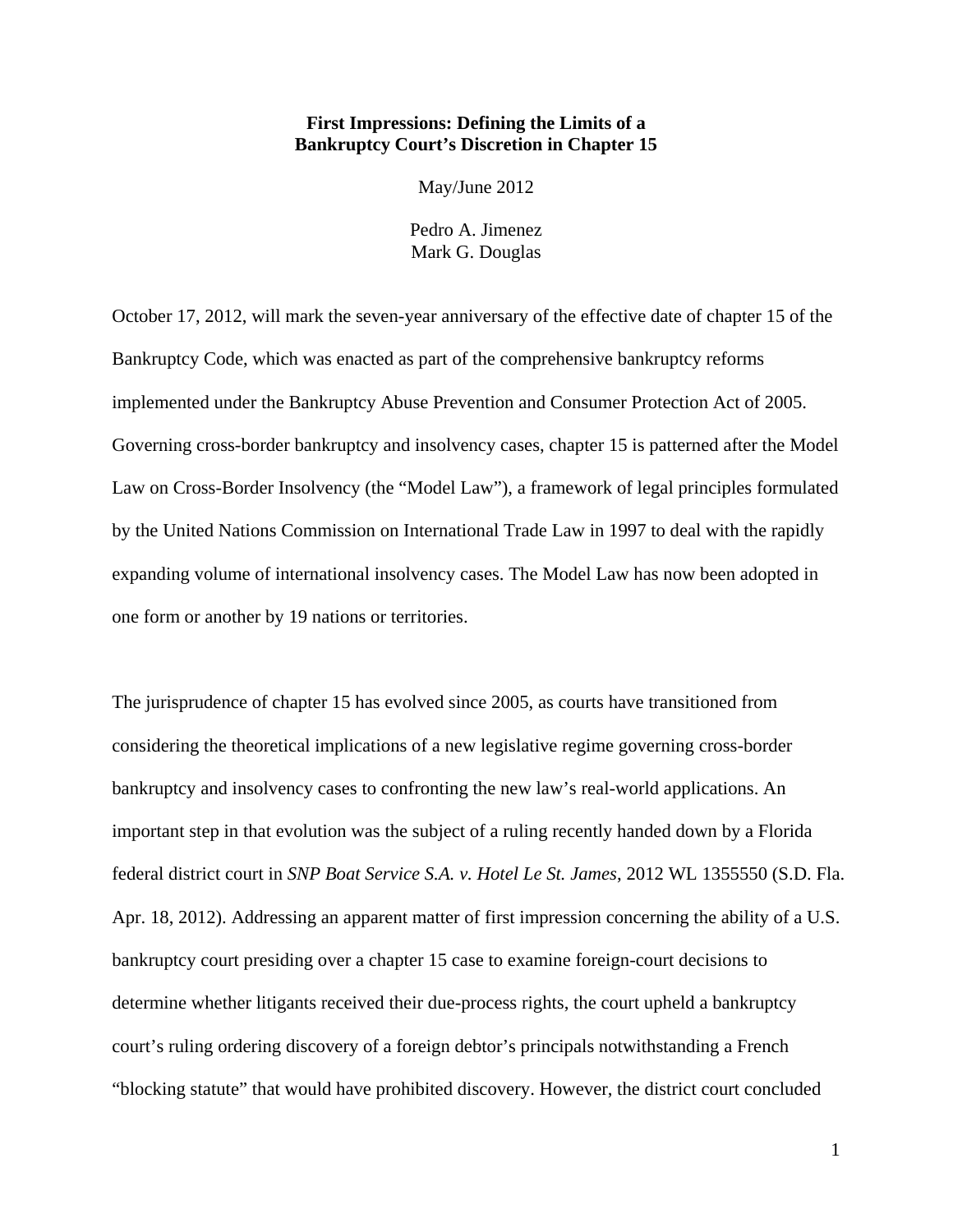that the bankruptcy court abused its discretion in ordering discovery for the purpose of examining whether a creditor's interests were sufficiently protected in a specific French bankruptcy proceeding. The district court also reversed the bankruptcy court's dismissal of the debtor's chapter 15 case as a sanction for failing to comply with its discovery orders.

## **Procedures and Relief Under Chapter 15**

Under chapter 15, a duly accredited representative of a foreign debtor may file a petition in a U.S. bankruptcy court seeking "recognition" of a "foreign proceeding." "Foreign proceeding" is defined as:

a collective judicial or administrative proceeding in a foreign country, including an interim proceeding, under a law relating to insolvency or adjustment of debt in which proceeding the assets and affairs of the debtor are subject to control or supervision by a foreign court, for the purpose of reorganization or liquidation.

Because more than one bankruptcy or insolvency proceeding may be pending against the same foreign debtor in different countries, chapter 15 contemplates recognition in the U.S. of both a "main" proceeding—a case pending in the country that contains the debtor's "center of main interests"—and "nonmain" proceedings, which may have been commenced in countries where the debtor merely has an "establishment."

Upon recognition of a foreign main proceeding, certain provisions of the Bankruptcy Code automatically come into force, such as the automatic stay. Recognition of a foreign proceeding (main or nonmain) also empowers the U.S. bankruptcy court to grant other relief by way of "additional assistance" to the foreign representative. In addition, relief that may be granted upon recognition of a foreign proceeding (main or nonmain) includes, pursuant to section  $1521(a)(5)$ , "entrusting the administration or realization of all or part of the debtor's assets within the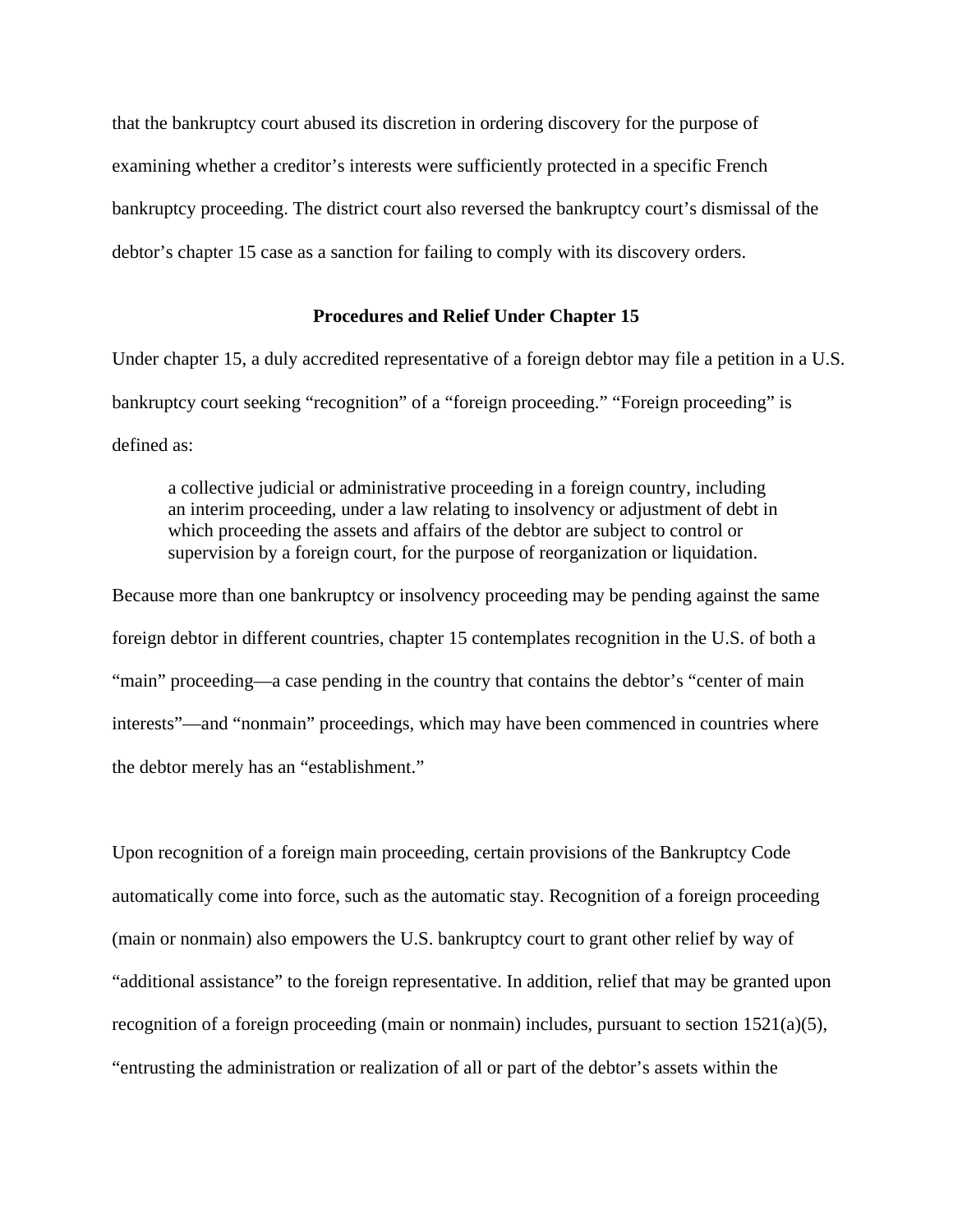territorial jurisdiction of the United States to the foreign representative or another person . . . authorized by the court." Pursuant to section  $1521(b)$ , such relief may also include "entrust [ing] the distribution of all or part of the debtor's assets located in the United States to the foreign representative or another person . . . authorized by the court, *provided that the court is satisfied that the interests of creditors in the United States are sufficiently protected*." (Emphasis added.)

Thus, it would appear that section 1521(b) draws a distinction between U.S. ("local") and non-U.S. creditors. However, section 1522, which is entitled "Protection of creditors and other interested persons," does not expressly make any such distinction, providing in subsection (a) that "[t]he court may grant relief under section 1519 or 1521 . . . only if the interests of *the creditors* and other interested entities, including the debtor, are sufficiently protected." (Emphasis added.)

Section 1501(a) of the Bankruptcy Code provides that the express purpose of chapter 15 is to "incorporate the [Model Law] so as to provide effective mechanisms for dealing with cases of cross-border insolvency." The apparent inconsistency between sections  $1521(b)$  and  $1522(a)$  is addressed by the Guide to the Enactment of the UNCITRAL Model Law on Cross-Border Insolvency (the "Guide") (in which "article 21, paragraph 2" corresponds to section 1521(b), while section 1522(a) is referred to as "article 22, paragraph 1"):

It should be noted that the Model Law contains several safeguards designed to ensure the protection of local interests before assets are turned over to the foreign representative. Those safeguards include the following: the general statement of the principle of protection of local interests in article 22, paragraph 1; the provision in article 21, paragraph 2, that the court should not authorize the turnover of assets until it is assured that the local creditors' interests are protected;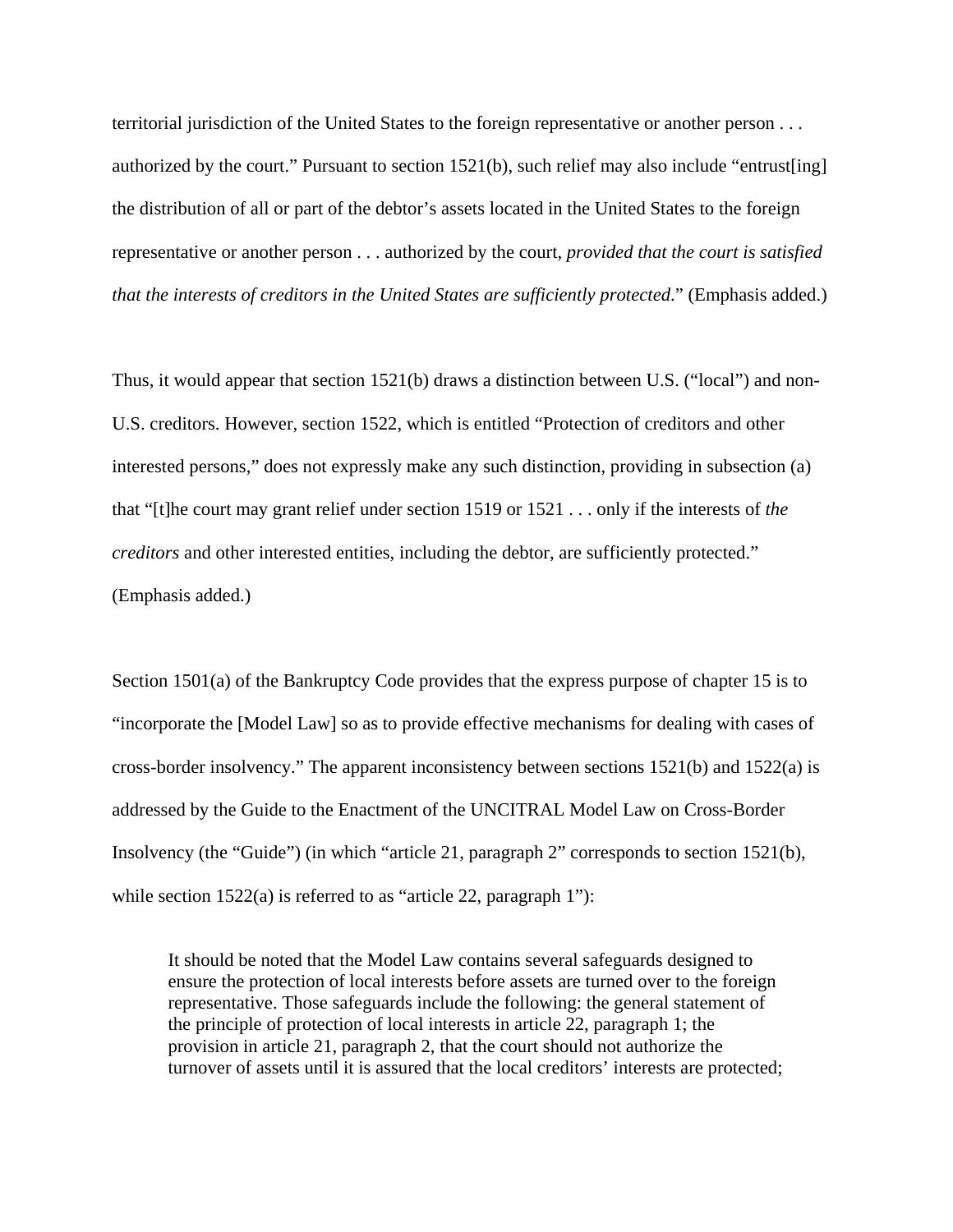and article 22, paragraph 2, according to which the court may subject the relief that it grants to conditions it considers appropriate.

However, the Guide tempers any perception that local interests are intended to be safeguarded to

the exclusion of all others by providing that:

The idea underlying article 22 is that there should be a balance between relief that may be granted to the foreign representative and the interests of the persons that may be affected by such relief . . . . In many cases the affected creditors will be "local" creditors. Nevertheless, in enacting article 22, it is not advisable to attempt to limit it to local creditors. Any express reference to local creditors in paragraph 1 would require a definition of those creditors. An attempt to draft such a definition (and to establish criteria according to which a particular category of creditors might receive special treatment) would not only show the difficulty of crafting such a definition but would also reveal that there is no justification for discriminating [against] creditors on the basis of criteria such as place of business or nationality.

The precise scope of a U.S. bankruptcy court's discretion to consider whether a nonlocal

creditor's interests were sufficiently protected in connection with a motion to transfer custody of

U.S.-based assets to the representative of a foreign debtor in a chapter 15 case was addressed by

the court in *SNP Boat Service*.

#### *SNP Boat Service*

SNP Boat Service S.A. ("SNP") is a French corporation that designs luxury boats and provides brokerage, charter, and boat-management services. In May 2008, SNP executed a contract for the sale of a vessel. As part of the sale transaction, SNP agreed to accept the trade-in of a separate vessel—the *M/Y Saint James*—from a party other than the purchaser, Hotel Le St. James ("St. James"), a Canadian corporation, in exchange for which St. James would receive a  $\epsilon$ 2.5 million credit to its account.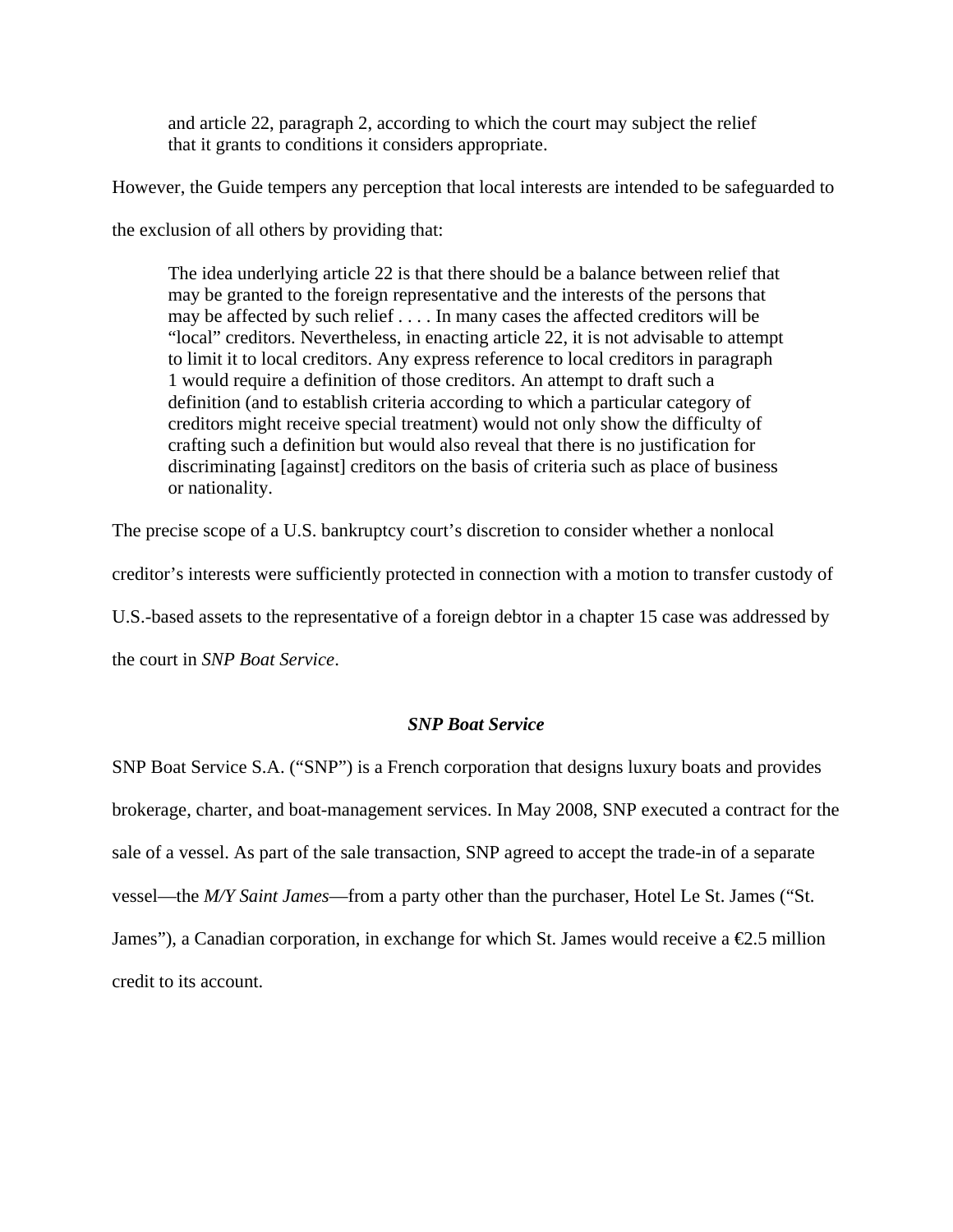Upon taking delivery of the *M/Y Saint James*, SNP claimed that the vessel "had not been delivered in good maintenance and operating condition" and was not accompanied by proper documentation. SNP accordingly refused to credit St. James' account. The breach-of-contract dispute between St. James and SNP soon escalated. In October 2008, SNP sued St. James in the commercial court in Cannes, France. The following month, St. James sued SNP in the court of Montreal. The Canadian court rejected SNP's argument that the court lacked both personal jurisdiction over SNP and subject-matter jurisdiction to consider St. James' breach-of-contract claim. Those rulings were upheld on appeal.

On April 7, 2009, the French commercial court approved a French *sauvegarde* proceeding for SNP. Similar to a case under chapter 11 of the U.S. Bankruptcy Code, a *sauvegarde* proceeding allows a debtor to negotiate a restructuring plan with its creditors, failing which the French commercial court can approve a nonconsensual repayment plan over a maximum period of 10 years. However, the court has no power to force creditors to write off debts or to accept a debtequity swap, nor can it order debts to be generally discharged without creditor consent. If the debtor reaches an agreement with its creditors, the restructuring plan can include many different restructuring measures, including extending the maturity of debts beyond 10 years, creditor write-offs, and debt-equity swaps.

As in cases under the U.S. Bankruptcy Code, a *sauvegarde* proceeding imposes an automatic stay on any legal actions initiated by creditors. The French Supreme Court held in Cour de Cassation [Cass.] 1 e civ., Dec. 19, 1995, Bull. Civ., No. 93-20-424 (Fr.), that this automatic stay has extraterritorial effect.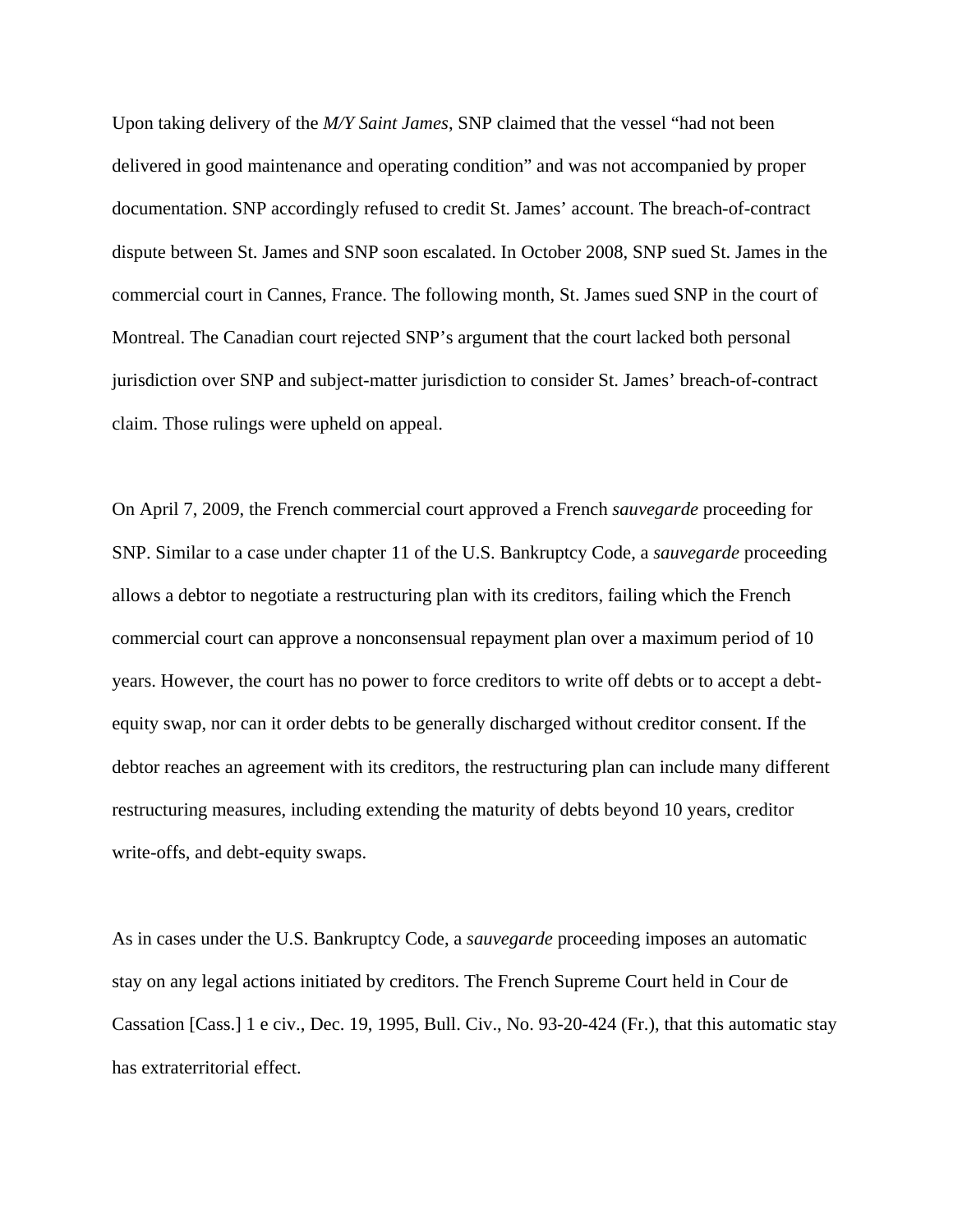On August 25, 2009, St. James filed an unsecured claim in the *sauvegarde* proceeding for the price of the *M/Y Saint James*, plus interest, damages, and other costs. Despite the pendency of the *sauvegarde* proceeding, the Canadian court entered a default judgment against SNP in the Canadian litigation on October 16, 2009, in the amount of CAD\$4,047,500.

St. James later learned that SNP had assets in Florida, and on February 17, 2010, it domesticated its Canadian judgment in Florida for the purpose of levying on two SNP vessels harbored there. However, before the vessels could be sold to satisfy St. James' judgment, SNP's court-appointed administrator sought recognition from a Florida bankruptcy court of the *sauvegarde* proceeding under chapter 15 of the Bankruptcy Code.

The U.S. bankruptcy court entered an order recognizing the *sauvegarde* proceeding as a foreign main proceeding under chapter 15 on April 28, 2010. The recognition order stayed any further collection proceedings in the U.S. against SNP or its assets.

Shortly afterward, SNP's administrator filed a motion seeking an order of the bankruptcy court: (i) declaring that one of the seized vessels was subject to the jurisdiction of the French court overseeing SNP's *sauvegarde* proceeding; and (ii) entrusting the vessel to the administrator. Before the hearing on that motion was convened, however, the French court ruled that SNP was not liable to St. James for the €2.5 million price of the *M/Y Saint James*.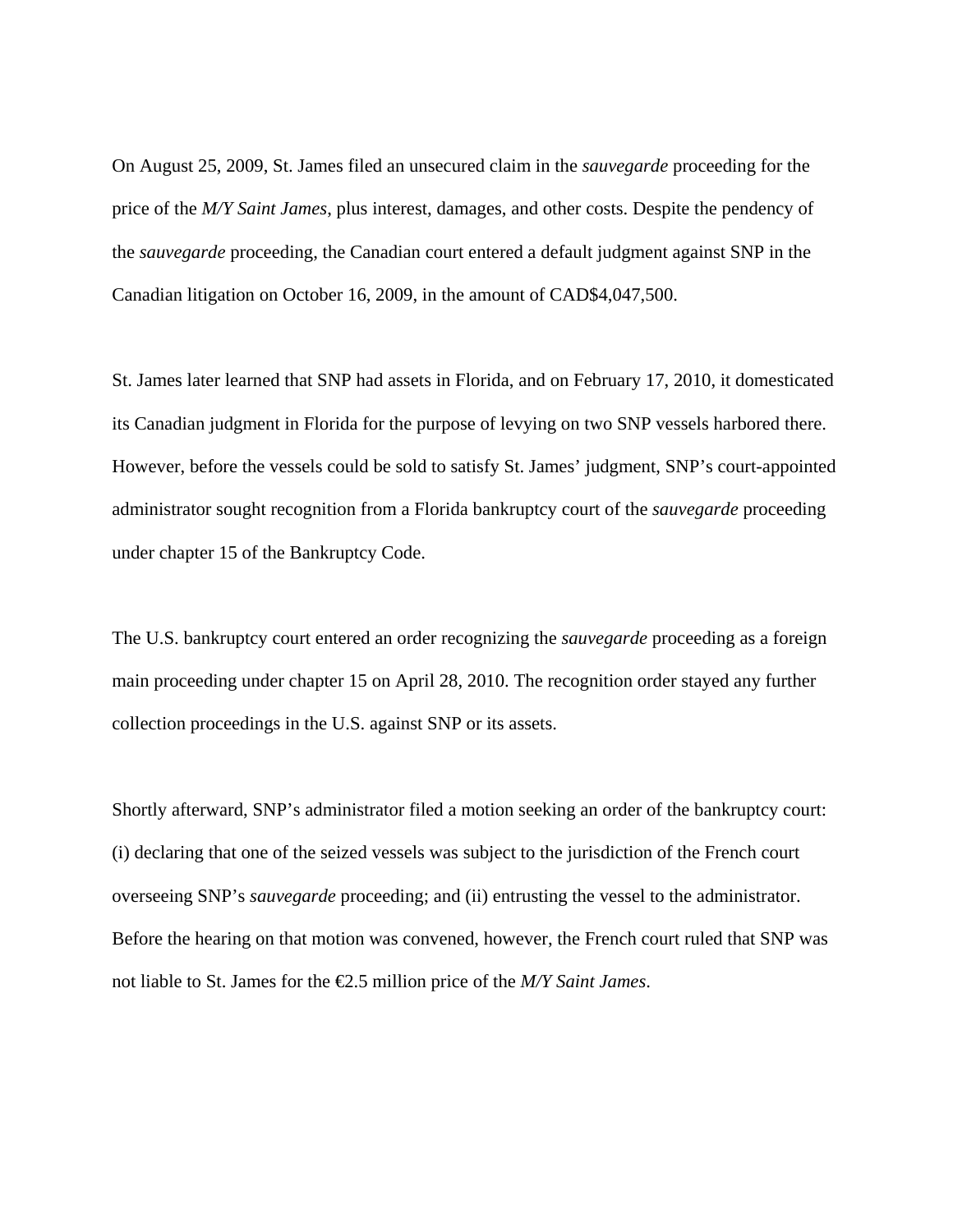In anticipation of the hearing before the U.S. bankruptcy court, St. James sought discovery of various documents related to the *sauvegarde* proceeding. Among other things, SNP argued in response that a French "blocking statute," which makes discovery in France not pursuant to the Hague Convention a criminal act, precluded depositions of several SNP representatives. According to SNP, the scope of St. James' discovery requests indicated that St. James was attempting to re-litigate the French court's order approving the *sauvegarde* proceeding, which St. James had appealed and concerning which St. James already had ample opportunity to obtain discovery as a participant. St. James responded by asking the bankruptcy court to compel discovery or, in the alternative, to sanction SNP for its misconduct in refusing to comply by dismissing the chapter 15 case.

On June 30, 2011, the U.S. bankruptcy court ruled that the French blocking statute did not deprive the court of its power to order the parties to engage in discovery. Absent SNP's compliance with discovery requests, the court wrote, it would "conclude that the order granting recognition of the foreign main proceeding was improvidently entered . . . [,] revoke recognition of the foreign main proceeding, and . . . abstain from [the] matter under 11 U.S.C. § 305."

SNP refused to comply with St. James' discovery requests. On October 20, 2011, the bankruptcy court directed the U.S. Marshals Service to transfer the seized vessel to the county sheriff and dismissed SNP's chapter 15 case. SNP appealed the ruling to the Florida district court.

## **The District Court's Ruling**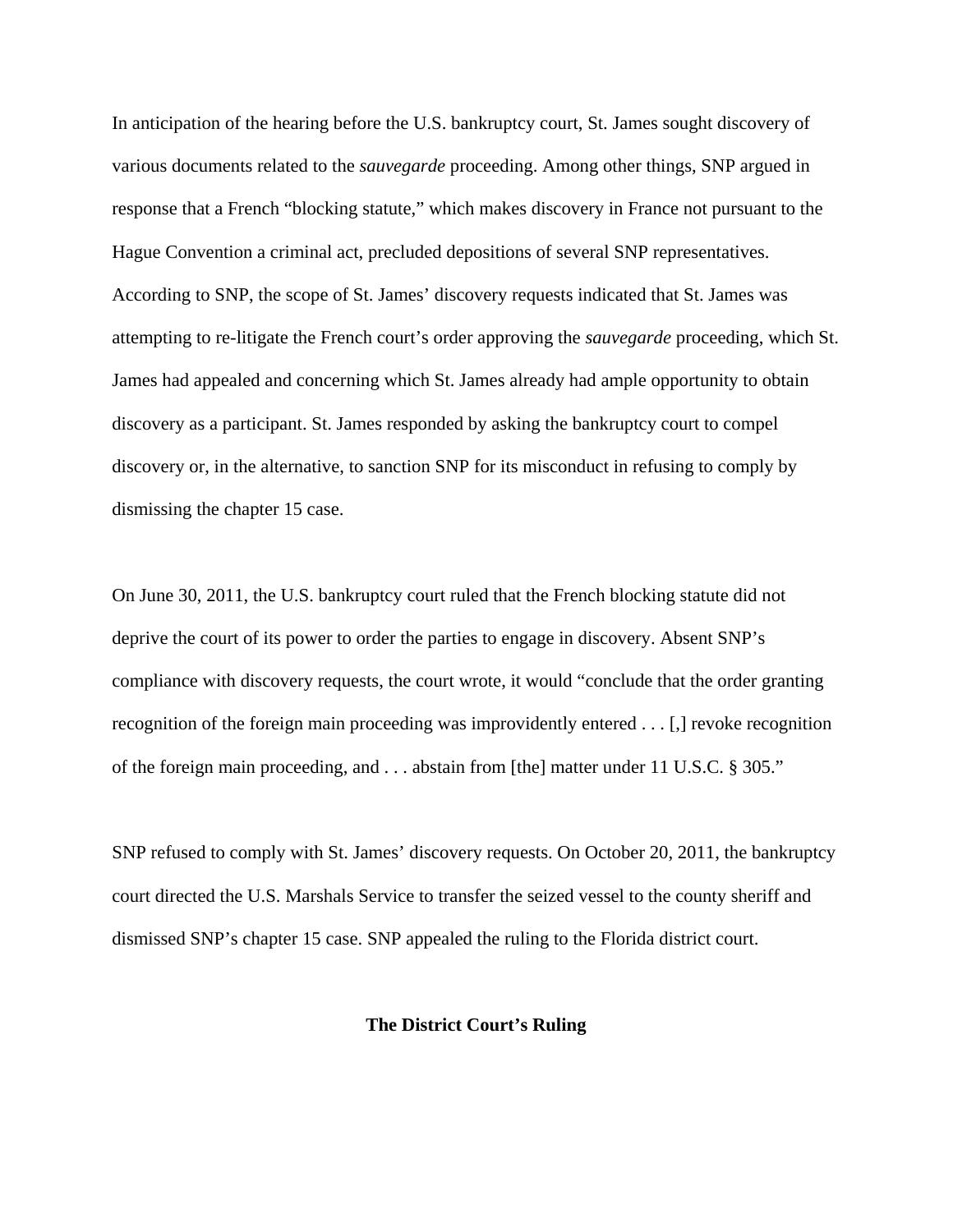The district court affirmed the ruling in part and reversed in part. It did not fault the bankruptcy court for examining whether St. James' interests were sufficiently protected before directing that the seized vessel be turned over to SNP's administrator. According to the court, the Model Law indicates that:

[A] bankruptcy court *must* be satisfied that *local creditors'* interests are "sufficiently protected" before allowing a foreign representative to distribute property in a foreign proceeding, and though not an express requirement, is *not precluded* from satisfying itself that *foreign creditors'* interests are "sufficiently protected" before allowing a foreign representative to distribute property in a foreign proceeding.

This interpretation, the court explained, is consistent with the "exceedingly broad" authority provided to the bankruptcy court to grant "any appropriate relief."

The district court also concluded that the bankruptcy court acted within its discretion when it refused to enforce the French "blocking" statute to preclude discovery of SNP's principals. It is well settled, the court explained, that such a statute does " 'not deprive an American court of the power to order a party subject to its jurisdiction to produce evidence even though the act of production may violate that statute.' " (Quoting *Société Nationale Industrielle Aérospatiale v. U.S. Dist. Court for the S. Dist. of Iowa*, 482 U.S. 522, 544 n.29 (1987).) Deferring to a "blocking" statute, the district court emphasized, would, among other things, provide foreign nationals with preferred status in U.S. courts.

SNP argued that, even if the bankruptcy court properly examined whether St. James' interests were sufficiently protected before ordering that the seized vessel be entrusted to the administrator, the court exceeded its authority by ordering discovery to determine whether those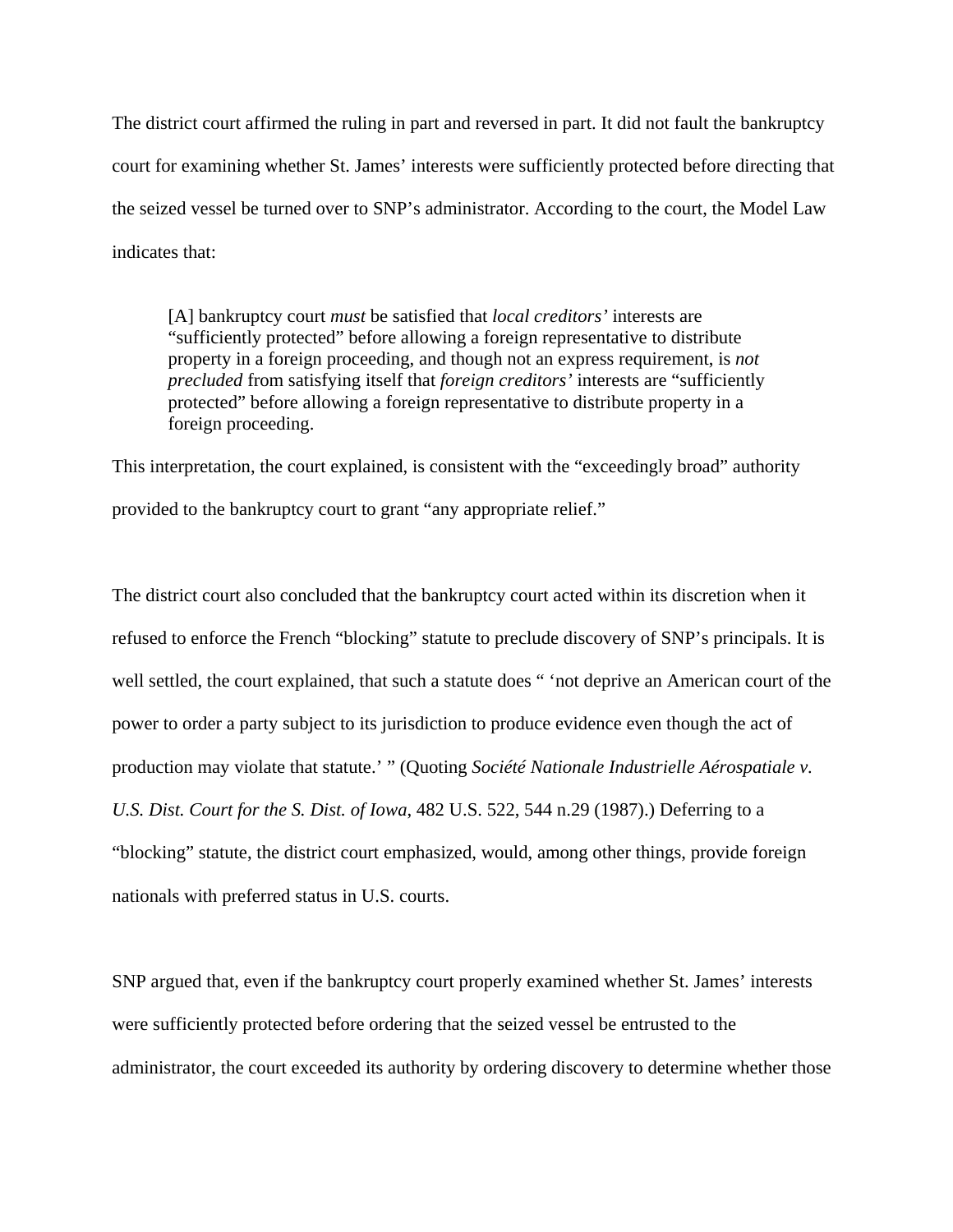interests were sufficiently protected in the French *sauvegarde* proceeding. The bankruptcy court's actions, SNP claimed, constituted "nothing less than appellate oversight of a specific French bankruptcy proceeding" and were therefore beyond the scope of the court's authority under chapter 15 in keeping with the chapter's underlying purpose (i.e., providing assistance to foreign bankruptcy proceedings consistent with principles of "comity").

The district court agreed. Explaining that chapter 15 incorporates many of the principles that informed jurisprudence under its predecessor, section 304 of the Bankruptcy Code, the court looked for guidance on this issue to decisions applying section 304, including the Second Circuit's ruling in *Victrix S.S. Co., S.A. v. Salen Dry Cargo A.B.*, 825 F.2d 709 (2d Cir. 1987). On the basis of *Victrix*, the district court in *SNP Boat Service* concluded that:

To inquire into a specific foreign proceeding is not only inefficient and a waste of judicial resources, but more importantly, necessarily undermines the equitable and orderly distribution of a debtor's property by transforming a domestic court into a foreign appellate court where creditors are always afforded the proverbial "second bite at the apple." Chapter 15's directive that courts be guided by principles of comity was intended to avoid such a result. St. James is no more entitled to SNP's assets than any other creditor of SNP outside the determinations of the foreign insolvency proceeding. Thus, it was an abuse of the bankruptcy court's discretion to order discovery for the purposes of determining whether St. James' interests were sufficiently protected in the specific French *sauvegarde* proceeding. St. James has not advanced the argument that creditors' interests are not sufficiently protected under French *sauvegarde* law and this Court has no reason to determine otherwise. In concluding that jurisdiction is limited to a determination that French *sauvegarde* proceedings generally are sufficient to protect creditors' interests, it follows that a bankruptcy court is without jurisdiction to inquire whether a particular creditor's interests are sufficiently protected in any specific foreign proceeding.

Finally, the district court held that dismissal of SNP's chapter 15 case as a sanction for failing to comply with discovery was unwarranted. According to the court, the "severe sanction" of dismissal is appropriate "only as a last resort." Because the bankruptcy court failed to explore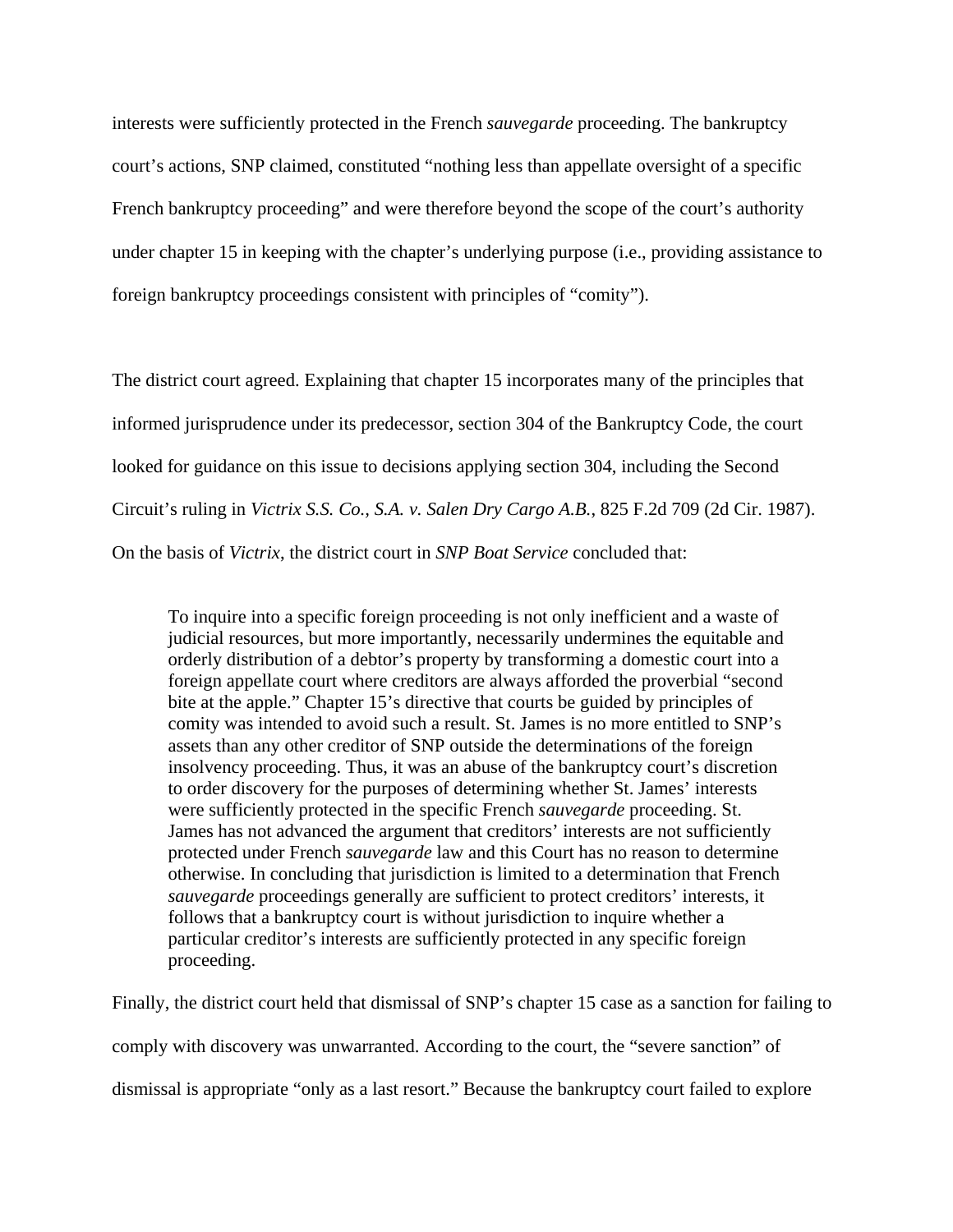whether a lesser sanction would be adequate to compel compliance, and inasmuch as the court improperly inquired into the *sauvegarde* proceeding, the district court ruled that dismissal was an abuse of discretion.

## **Outlook**

Above and beyond the ruling's practical ramifications in the context of discovery in chapter 15 cases, *SNP Boat Service* serves as a reminder that chapter 15, albeit of relatively recent vintage, is the product of a long history of jurisprudence regarding cross-border bankruptcy cases. That history, which is expressly imprinted on chapter 15, is premised on the principle of comity, or the recognition that one sovereign nation extends within its territory to the legislative, executive, or judicial acts of another sovereign, with due regard for the rights of its own citizens.

Implicit in a U.S. bankruptcy court's order recognizing a foreign main or nonmain proceeding under chapter 15 is a determination that the foreign proceeding warrants the assistance of U.S. courts (i.e., is deserving of comity). This is because, among other things, the foreign proceeding, although not identical to a U.S. bankruptcy case, is governed by a similar regime of legal principles, including basic substantive and procedural safeguards for all parties involved. In *SNP Boat Service*, the district court clarified that, once a U.S. bankruptcy court determines that a foreign proceeding is worthy of recognition, it no longer has discretion to examine whether those safeguards are adequate. According to the court, although a U.S. bankruptcy court may pass on the propriety of a foreign *insolvency regime* in connection with its determination to grant or withhold recognition, it is not permitted to delve into the details of (including specific rulings issued in) any particular foreign *insolvency case*. From a different perspective, this also means